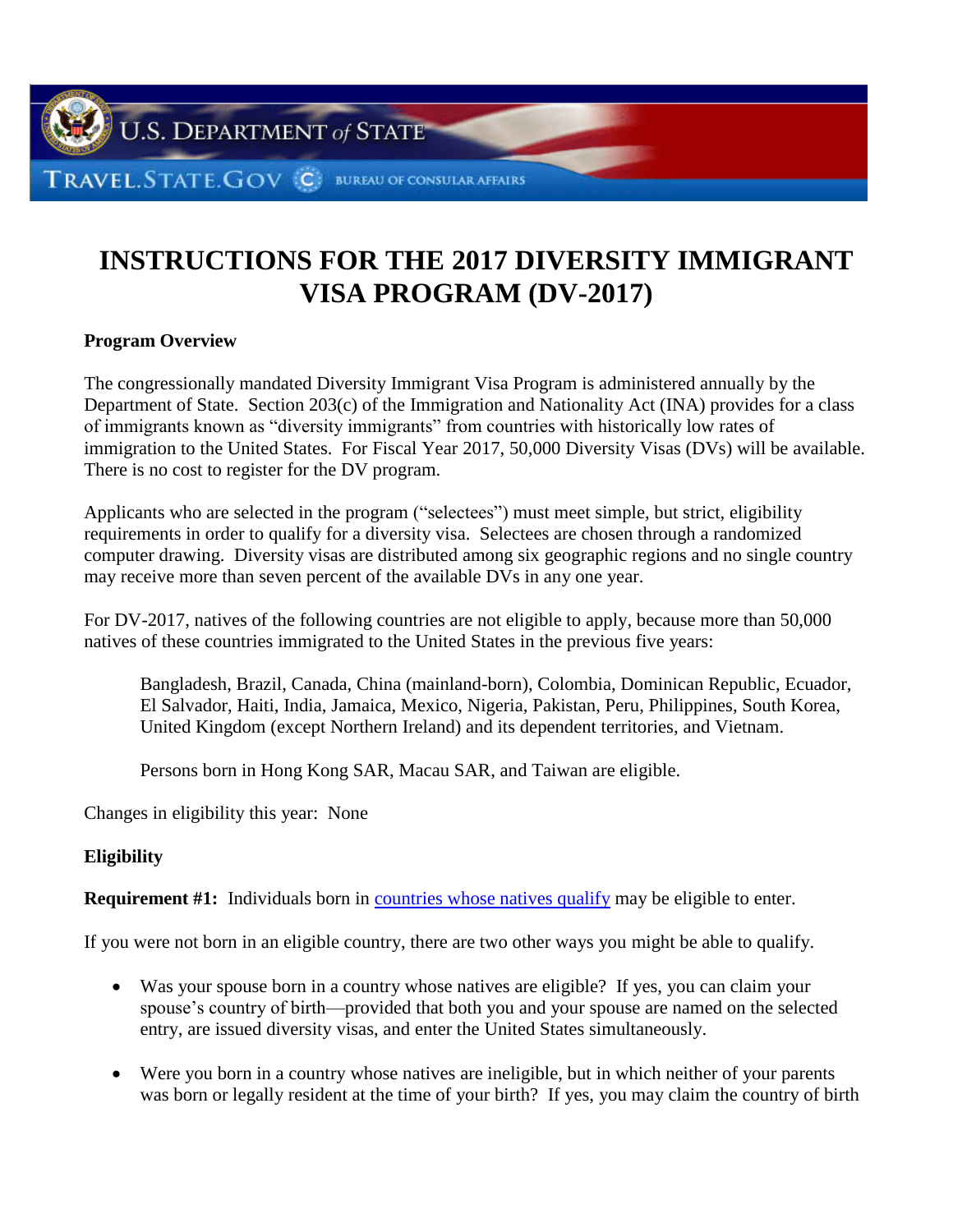of one of your parents if it is a country whose natives are eligible for the DV-2017 program. For more details on what this means, see the [Frequently Asked Questions.](#page-7-0)

**Requirement #2:** Each DV applicant must meet the education*/*work experience requirement of the DV program by having either:

 at least a high school education or its equivalent, defined as successful completion of a 12-year course of formal elementary and secondary education;

OR

 two years of work experience within the past five years in an occupation requiring at least two years of training or experience to perform. The U.S. Department of Labor's **[O\\*Net Online](http://online.onetcenter.org/)** database will be used to determine qualifying work experience.

For more information about qualifying work experience, see the [Frequently Asked Questions.](#page-8-0)

### Do not submit an entry to the DV program unless you meet both of these requirements.

# **Entry period**

Entries for the DV-2017 program must be submitted electronically at **[www.dvlottery.state.gov](http://www.dvlottery.state.gov/)** between noon, Eastern Daylight Time (EDT) (GMT-4), Thursday, October 1, 2015, and noon, Eastern Standard Time (EST) (GMT-5), Tuesday, November 3, 2015. Do not wait until the last week of the registration period to enter, as heavy demand may result in website delays. No late entries or paper entries will be accepted. The law allows only one entry by or for each person during each registration period. The Department of State uses sophisticated technology to detect multiple entries. **Individuals with more than one entry will be disqualified.**

### **Completing your Electronic Entry for the DV-2017 Program**

Submit your Electronic Diversity Visa Entry Form (E-DV Entry Form or DS-5501), online at **[www.dvlottery.state.gov](http://www.dvlottery.state.gov/)**. Incomplete entries will not be accepted. There is no cost to submit an entry form.

You are strongly encouraged to complete the entry form yourself, without a "visa consultant," "visa agent," or other facilitator who offers to help. If someone helps you, you should be present when your entry is prepared so that you can provide the correct answers to the questions and retain the confirmation page and your unique confirmation number. It is extremely important that you retain your confirmation page and unique confirmation number. Without this information, you will not be able to access the online system that will inform you of your entry status. Be wary if someone offers to keep this information for you. You also should retain access to the email account listed in your E-DV entry. See the [Frequently Asked Questions](#page-13-0) for more information about Diversity Visa program scams.

After you submit a complete entry, you will see a confirmation screen containing your name and a unique confirmation number. Print this confirmation screen for your records. Starting May 3, 2016, you will be able to check the status of your entry by returning to **[www.dvlottery.state.gov](http://www.dvlottery.state.gov/)**, clicking on *Entrant Status Check*, and entering your unique confirmation number and personal information. You must use *Entrant Status Check* to check if you have been selected for DV-2017 and to check your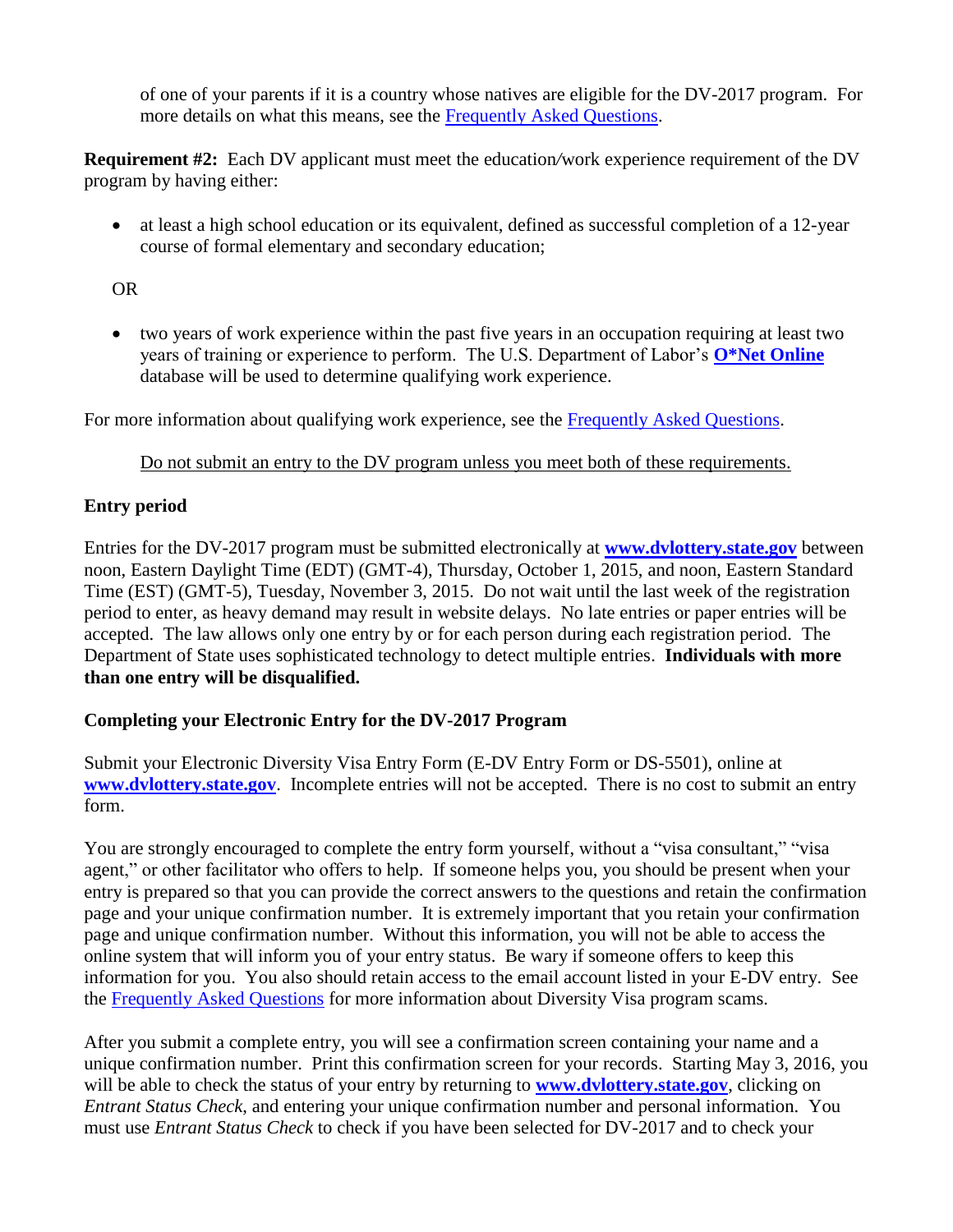immigrant visa interview appointment date. The U.S. government will not inform you directly. *Entrant Status Check* is the sole source for instructions on how to proceed with your application. Please review the [Frequently Asked Questions](#page-10-0) for more information about the selection process.

You must provide the following information to complete your entry:

- **1.** Name last/family name, first name, middle name exactly as on your passport.
- **2.** Gender male or female.
- **3.** Birth date day, month, year.
- **4.** City where you were born.
- **5.** Country where you were born Use the name of the country currently used for the place where you were born.
- **6.** Country of eligibility for the DV program Your country of eligibility will normally be the same as your country of birth. Your country of eligibility is not related to where you live. If you were born in a country that is not eligible, please review the [Frequently Asked Questions](#page-7-0) to see if there is another way you may be eligible.
- **7.** Entrant photograph(s) Recent photographs (taken within the last six months) of yourself, your spouse, and all your children listed on your entry. See [Submitting a Digital Photograph](#page-4-0) for compositional and technical specifications. You do not need to include a photograph for a spouse or child who is already a U.S. citizen or a Lawful Permanent Resident, but you will not be penalized if you do.

Group photographs will not be accepted; you must submit a photograph for each individual. Your entry may be disqualified or visa application refused if the photographs were not taken within the last six months, have been manipulated in any way, or do not meet the specifications explained below. See [Submitting a Digital Photograph](#page-4-0) for more information.

**8.** Mailing Address – In Care Of

Address Line 1 Address Line 2 City/Town District/Country/Province/State Postal Code/Zip Code **Country** 

- **9.** Country where you live today.
- **10.** Phone number (optional).
- **11.** Email address An email address to which you have direct access. If your entry is selected and you respond to the notification of your selection through the *Entrant Status Check*, you will receive follow-up email communication from the Department of State notifying you that details of your immigrant visa interview are available on *Entrant Status Check*. The Department of State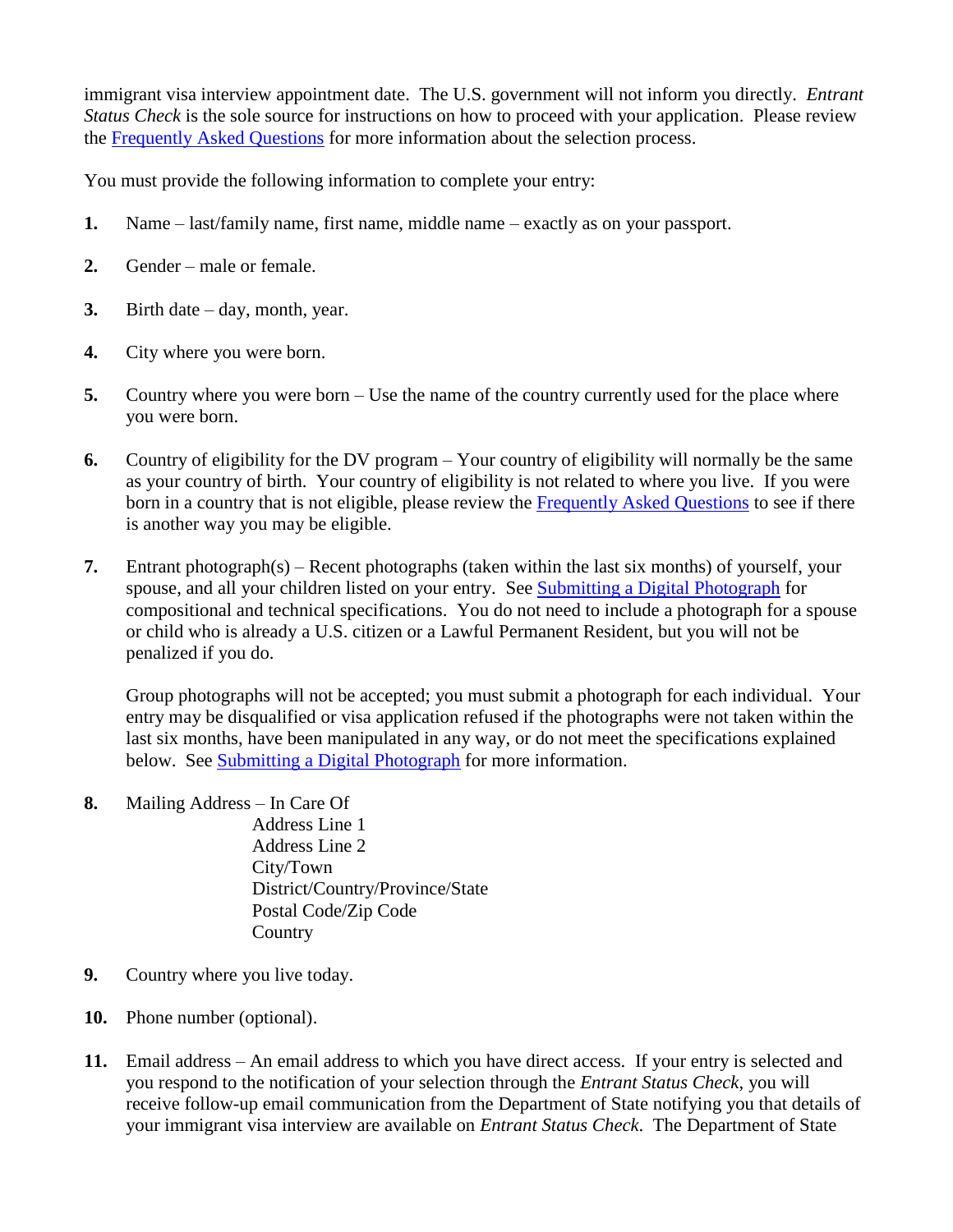will never send you an email telling you that you have been selected for the DV program. See the [Frequently Asked Questions](#page-10-0) for more information about the selection process.

- **12.** Highest level of education you have achieved, as of today: (1) Primary school only, (2) Some high school, no diploma, (3) High school diploma, (4) Vocational school, (5) Some university courses, (6) University degree, (7) Some graduate-level courses, (8) Master's degree, (9) Some doctorallevel courses, and (10) Doctorate. See the [Frequently Asked Questions](#page-8-0) for more information about educational requirements.
- **13.** Current marital status Unmarried, married and my spouse is NOT a U.S. citizen or U.S. Lawful Permanent Resident (LPR), married and my spouse IS a U.S. citizen or U.S. LPR, divorced, widowed, or legally separated. Enter the name, date of birth, gender, city/town of birth, and country of birth of your spouse, and a photograph of your spouse meeting the same technical specifications as your photo.

Failure to list your eligible spouse will result in your disqualification as the Diversity Visa principal applicant and refusal of all visa applications in your case at the time of the visa interview. You must list your spouse even if you plan to be divorced before you apply for a visa. A spouse who is already a U.S. citizen or LPR will not require or be issued a visa, though you will not be penalized if you list them on your entry form. See the [Frequently Asked Questions](#page-9-0) for more information about family members.

**14.** Number of children – List the name, date of birth, gender, city/town of birth, and country of birth for all living unmarried children under 21 years of age, regardless of whether they are living with you or intend to accompany or follow to join you, should you immigrate to the United States. Submit individual photographs of each of your children using the same technical specifications as your own photograph.

Be sure to include:

- all living natural children;
- all living children legally adopted by you; and,
- all living step-children who are unmarried and under the age of 21 on the date of your electronic entry, even if you are no longer legally married to the child's parent, and even if the child does not currently reside with you and/or will not immigrate with you.

Married children and children who are already aged 21 or older when you submit your entry are not eligible for the DV program. However, the Child Status Protection Act protects children from "aging out" in certain circumstances. If your DV entry is made before your unmarried child turns 21, and the child turns 21 before visa issuance, he/she may be treated as though he/she were under 21 for visa-processing purposes.

A child who is already a U.S. citizen or LPR is not eligible for a Diversity Visa; you will not be penalized for either including or omitting such family members from your entry.

Failure to list all children who are eligible will result in disqualification of the principal applicant and refusal of all visa applications in the case at the time of the visa interview. See the [Frequently](#page-9-0)  [Asked Questions](#page-9-0) for more information about family members.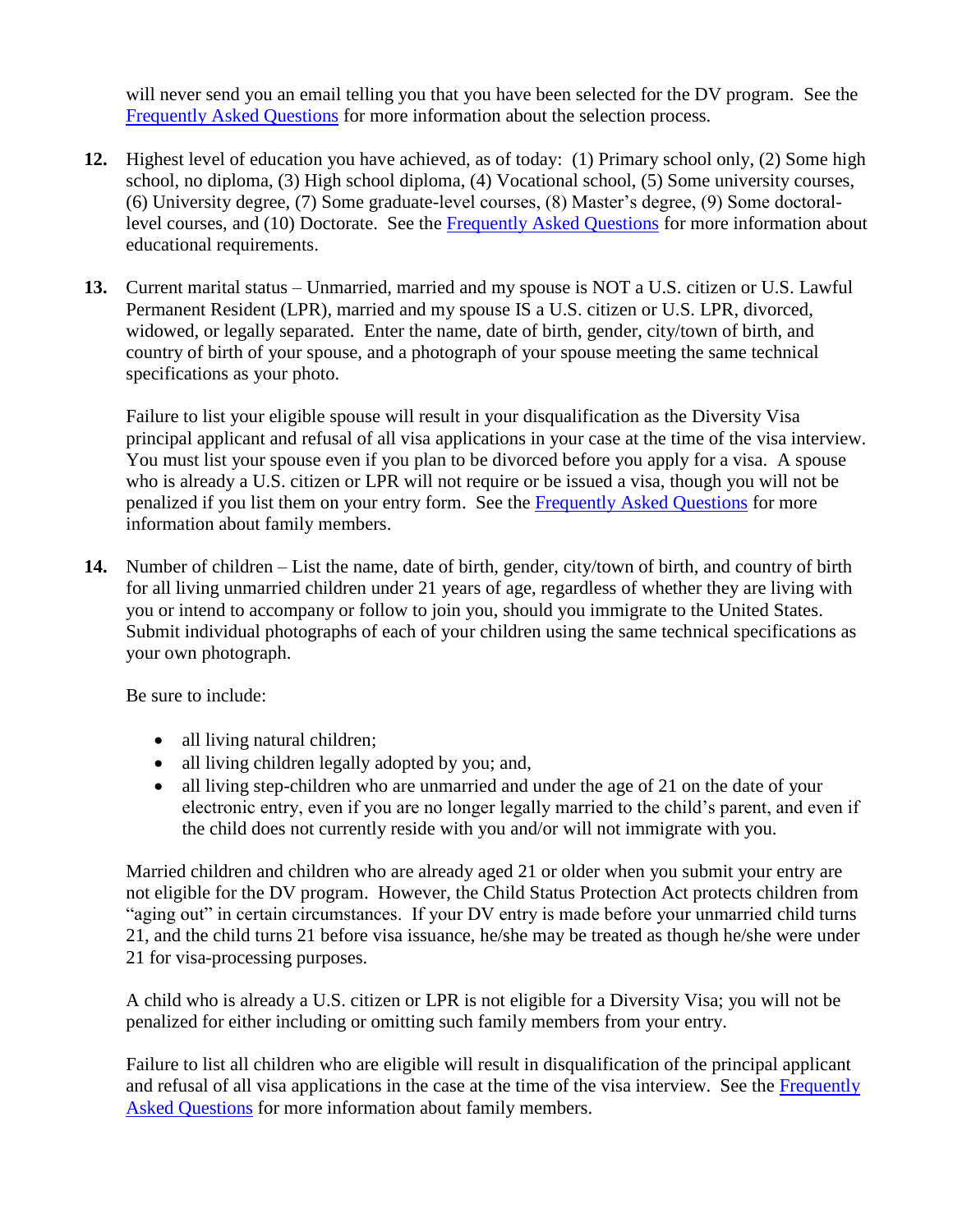See the [Frequently Asked Questions](#page-8-1) for more information about completing your Electronic Entry for the DV-2017 Program.

# **Selection of Applicants**

Based on the allocations of available visas in each region and country, individuals will be randomly selected by computer from among qualified entries. All DV-2017 entrants will be required to go to the *Entrant Status Check* using the unique confirmation number saved from their DV-2017 online entry registration to find out whether their entry has been selected in the DV program. *Entrant Status Check* will be available on the E-DV website at **[www.dvlottery.state.gov](http://www.dvlottery.state.gov/)** starting May 3, 2016, through at least September 30, 2017.

If your entry is selected, you will be directed to a confirmation page that will provide further instructions, including information about fees connected with immigration to the United States. *Entrant Status Check* will be the ONLY means by which selectees are notified of their selection for DV-2017. The Department of State will not mail notification letters or notify selectees by email. U.S. embassies and consulates will not provide a list of selectees. Individuals who have not been selected also ONLY will be notified through *Entrant Status Check*. You are strongly encouraged to access *Entrant Status Check* yourself and not to rely on someone else to check and inform you.

If you are selected, in order to receive a Diversity Visa to immigrate to the United States, you still must meet all eligibility requirements under U.S. law. These requirements may significantly increase the level of scrutiny required and time necessary for processing for visa applications of natives of some countries listed in this notice, including, but not limited to, countries identified as state sponsors of terrorism.

All processing of entries and issuance of DVs to selectees meeting eligibility requirements and their eligible family members must be completed by midnight on September 30, 2017. Under no circumstances can DVs be issued or adjustments approved after this date, nor can family members obtain DVs to follow-to-join the principal applicant in the United States after this date. See the [Frequently Asked Questions](#page-10-0) for more information about the selection process.

### <span id="page-4-0"></span>**Submitting a Digital Photograph (Image)**

You can take a new digital photograph or scan a recent (taken within the last six months) photograph with a digital scanner, as long as it meets the compositional and technical specifications listed below. Test your photos through the photo validation link on the E-DV website, which provides additional technical advice on photo composition and examples of acceptable and unacceptable photos.

Photographs must be in 24-bit color depth. If you are using a scanner, the settings must be for True Color or 24-bit color mode. See the additional scanning requirements below.

# **Compositional Specifications:**

- **Head Position** 
	- o The subject must directly face the camera.
	- o The subject's head should not be tilted up, down, or to the side.
	- o The head height or facial region size (measured from the top of the head, including the hair, to the bottom of the chin) must be between 50 percent and 69 percent of the image's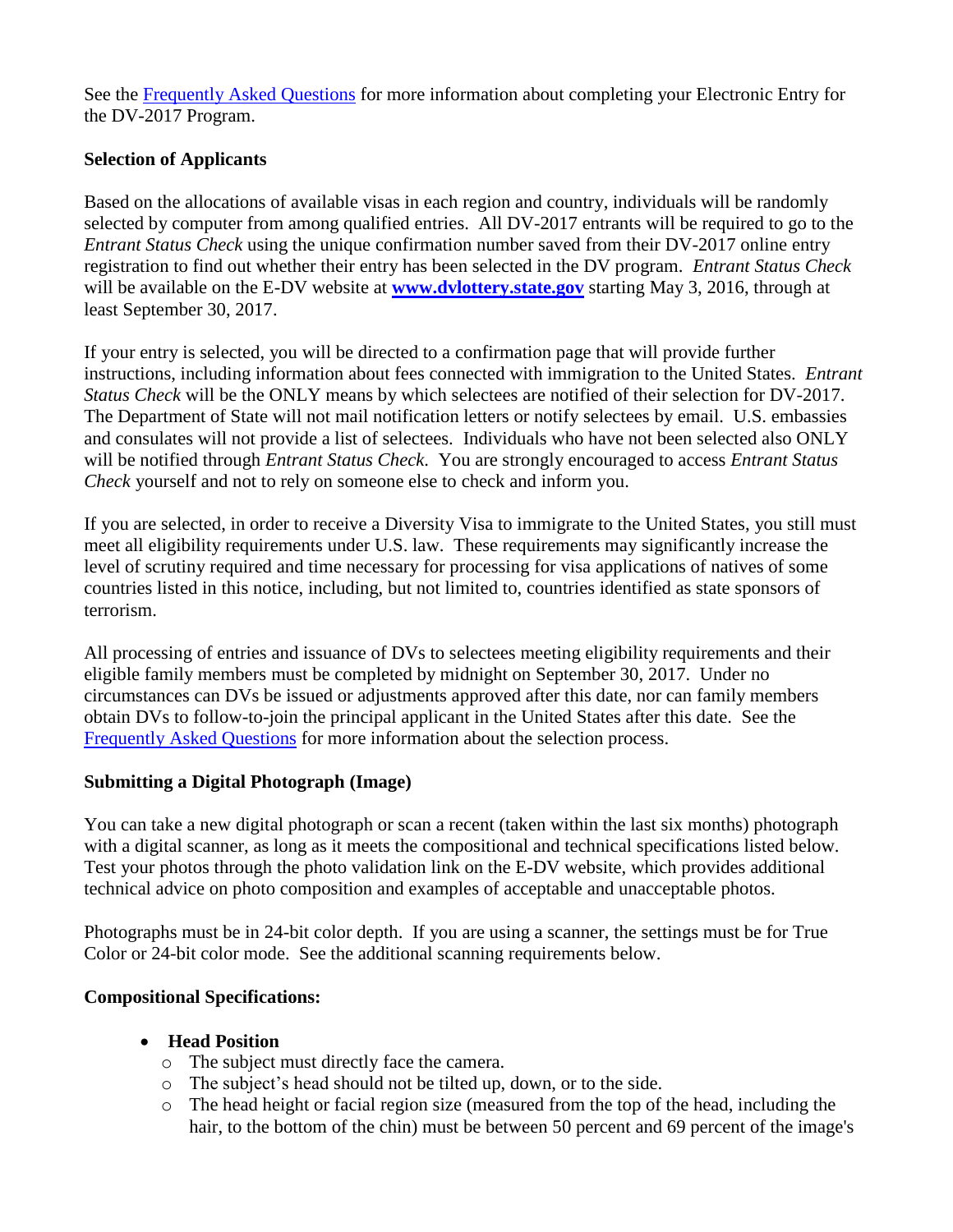total height. The eye height (measured from the bottom of the image to the level of the eyes) should be between 56 percent and 69 percent of the image's height.

## **Digital Image Head Size Template**



Review examples on the [Photo Requirements](http://travel.state.gov/content/visas/en/general/photos.html) webpage.

- **Light-colored Background**
	- o The subject should be in front of a neutral, light-colored background.
- **Focus**
	- o The photograph must be in focus.
- **No Decorative Items**
	- o The subject must not wear sunglasses or other items that detract from the face.

# **No Head Coverings or Hats**

o Head coverings or hats worn for religious reasons are acceptable, but the head covering may not obscure any portion of the face. Tribal or other headgear not religious in nature may not be worn. Photographs of military, airline, or other personnel wearing hats will not be accepted.

# **Technical Specifications**

 **Taking a New Digital Image.** If you take a new digital image, it must meet the following specifications:

| Image File Format:                         | The image must be in the Joint Photographic Experts Group<br>(JPEG) format.                                                                                                                                                        |
|--------------------------------------------|------------------------------------------------------------------------------------------------------------------------------------------------------------------------------------------------------------------------------------|
| Image File Size:                           | The maximum image file size is 240 kilobytes (240 KB).                                                                                                                                                                             |
| <b>Image Resolution</b><br>and Dimensions: | Minimum acceptable dimensions are $600$ pixels (width) x $600$<br>pixels (height) up to 1200 pixels x 1200 pixels. Image pixel<br>dimensions must be in a square aspect ratio (meaning the height)<br>must be equal to the width). |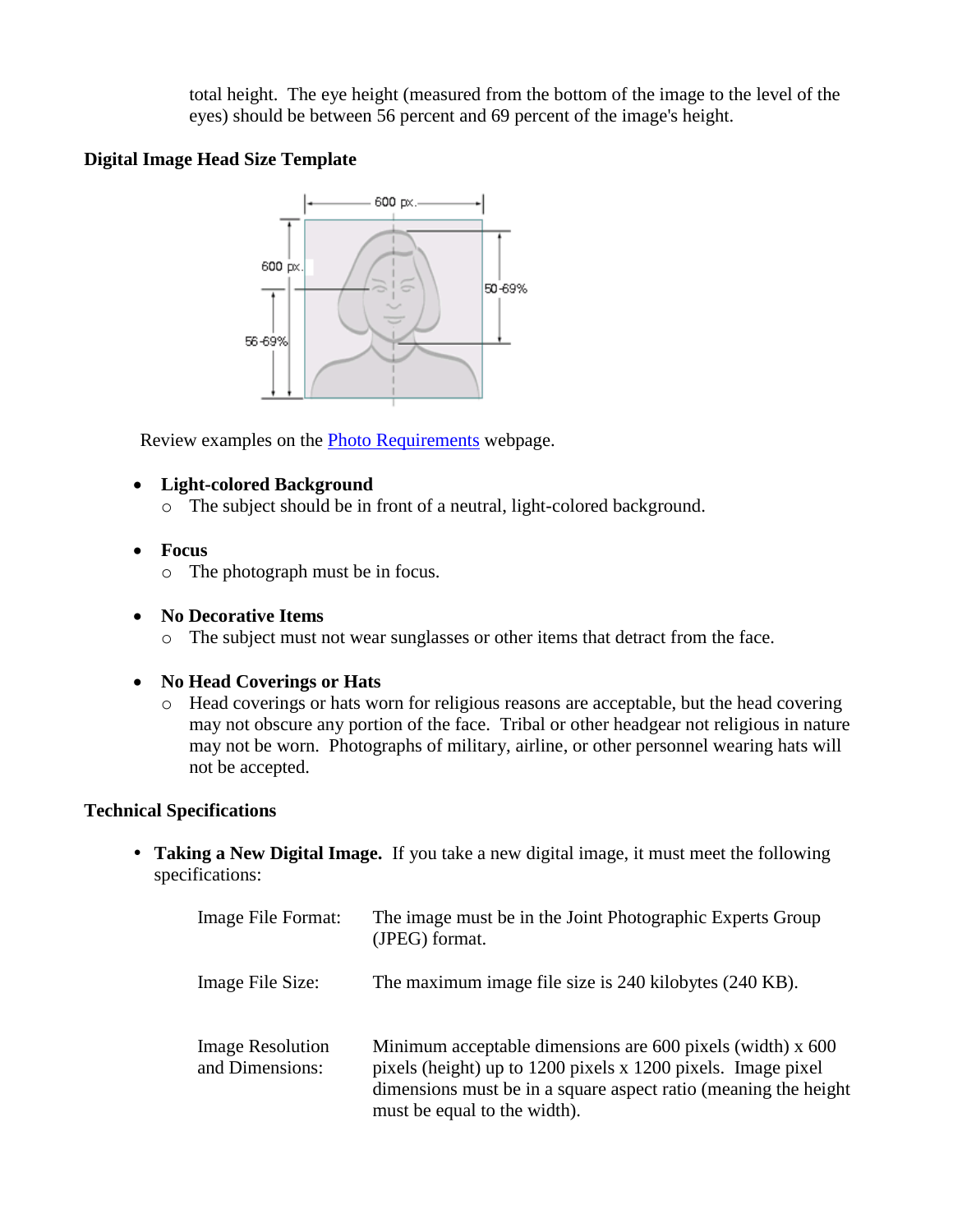Image Color Depth: Image must be in color (24 bits per pixel). 24-bit black and white or 8-bit images will not be accepted.

 **Scanning a Submitted Photograph.** Before you scan a photographic print, make sure it meets the color and compositional specifications listed above. Scan the print using the following scanner specifications:

| <b>Scanner Resolution:</b> | Scanned at a resolution of at least 300 dots per inch (dpi).                            |
|----------------------------|-----------------------------------------------------------------------------------------|
| Image File Format:         | The image must be in the Joint Photographic Experts Group<br>(JPEG) format.             |
| Image File Size:           | The maximum image file size is 240 kilobytes (240 KB).                                  |
| <b>Image Resolution:</b>   | $600$ by $600$ pixels to $1200$ by $1200$ pixels                                        |
| <b>Image Color Depth:</b>  | 24-bit color. Black and white, monochrome, or grayscale images<br>will not be accepted. |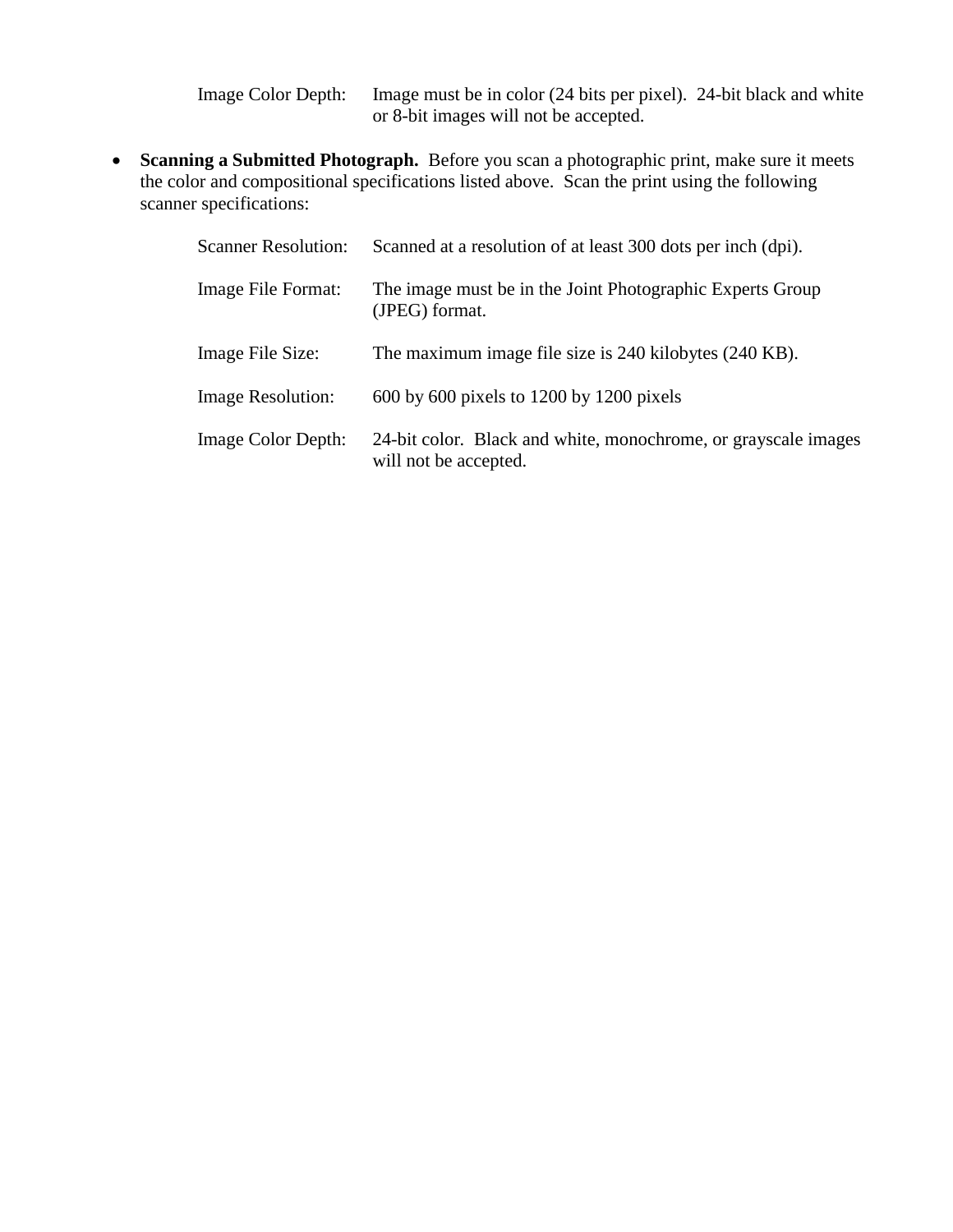# **FREQUENTLY ASKED QUESTIONS (FAQS)**

### *ELIGIBILITY*

#### **1. What do the terms "native" and "chargeability" mean?**

Native ordinarily means someone born in a particular country, regardless of the individual's current country of residence or nationality. Native also can mean someone who is entitled to be charged to a country other than the one in which he/she was born under the provisions of Section 202(b) of the Immigration and Nationality Act.

Because a numerical limitation is placed on immigrants entering from a country or geographic region, each individual is charged to a country. Your chargeability refers to the country whose limitation you count towards. Your country of eligibility normally will be the same as your country of birth. However, you may choose your country of eligibility as the country of birth of your spouse, or the country of birth of either of your parents if you were born in a country in which neither parent was born, and in which your parents were not resident at the time of your birth. These are the only three ways to select your country of chargeability.

Listing an incorrect country of eligibility or chargeability (i.e., one to which you cannot establish a valid claim) may disqualify your entry.

#### <span id="page-7-0"></span>**2. Can I still apply if I was not born in a qualifying country?**

There are two circumstances in which you still might be eligible to apply. First, if your derivative spouse was born in an eligible country, you may claim chargeability to that country. As your eligibility is based on your spouse, you only will be issued an immigrant visa if your spouse also is eligible for and issued an immigrant visa. Both of you must enter the United States together using your DVs. Similarly, your minor dependent child can be "charged" to a parent's country of birth.

Second, you can be "charged" to the country of birth of either of your parents as long as neither of your parents was born in or a resident of your country of birth at the time of your birth. People are not generally considered residents of a country in which they were not born or legally naturalized, if they were only visiting, studying in the country temporarily, or stationed temporarily for business or professional reasons on behalf of a company or government of a country other than the one in which you were born.

If you claim alternate chargeability through either of the above, you must provide an explanation on the E-DV Entry Form, in question #6.

Listing an incorrect country of eligibility or chargeability (i.e., one to which you cannot establish a valid claim) may disqualify your entry.

#### **3. Why do natives of certain countries not qualify for the DV program?**

DVs are intended to provide an immigration opportunity for persons who are not from "high admission" countries. U.S. law defines "high admission countries" as those from which a total of 50,000 persons in the Family-Sponsored and Employment-Based visa categories immigrated to the United States during the previous five years. Each year, U.S. Citizenship and Immigration Services (USCIS) tallies the family and employment immigrant admission and adjustment of status figures for the previous five years to identify the countries that are considered "high admission" and whose natives will therefore be ineligible for the annual Diversity Visa program. Since this calculation is made annually, the list of countries whose natives are eligible or not eligible may change from one year to the next.

#### **4. How many DV-2017 visas will go to natives of each region and eligible country?**

United States Citizenship and Immigration Services (USCIS) determines the regional DV limits for each year according to a formula specified in Section 203(c) of the INA. The number of visas that eventually will be issued to natives of each country will depend on the regional limits established, how many entrants come from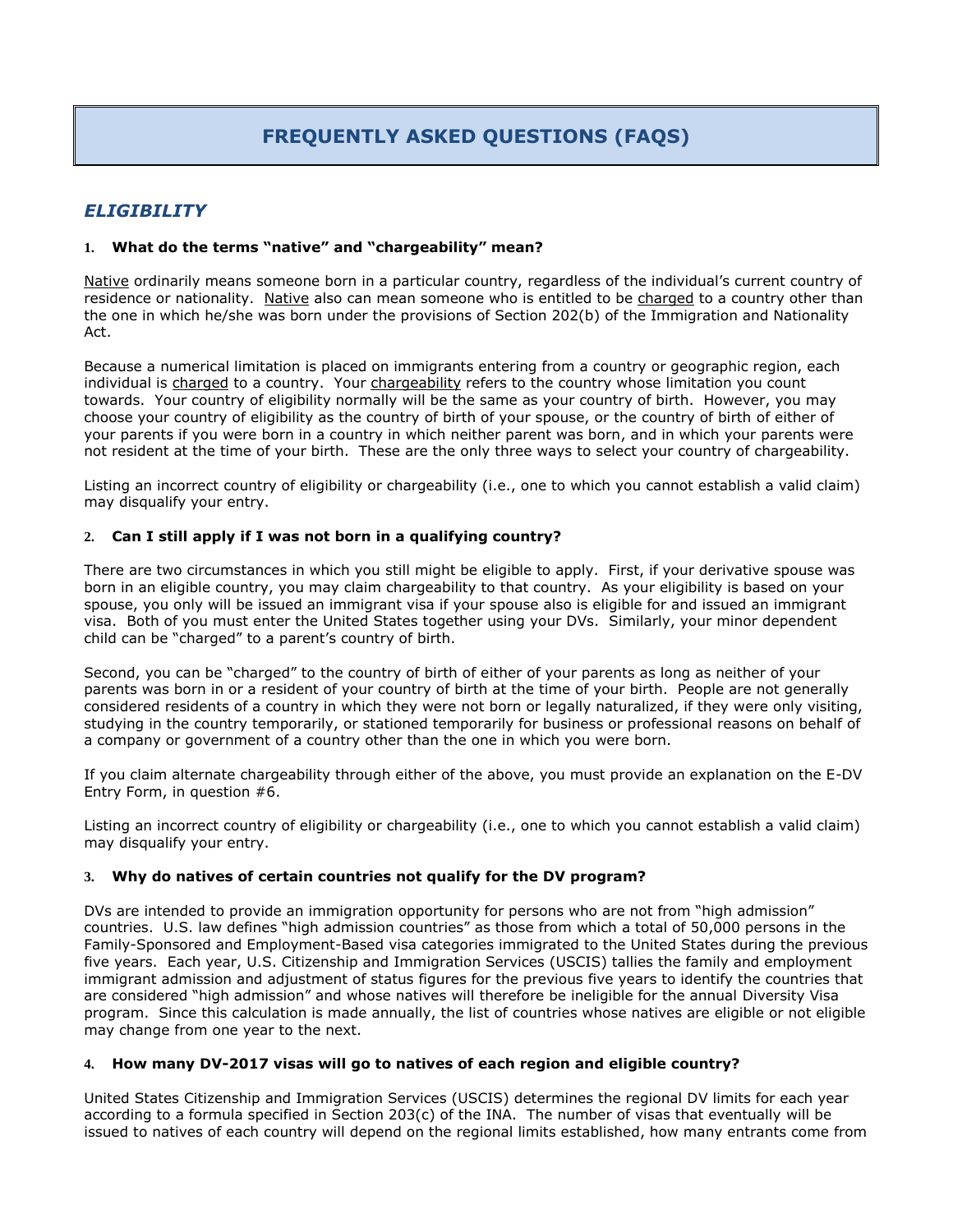each country, and how many of the selected entrants are found eligible for the visa. No more than seven percent of the total visas available can go to natives of any one country.

#### <span id="page-8-0"></span>**5. What are the requirements for education or work experience?**

U.S. immigration law and regulations require that every DV entrant must have at least a high school education or its equivalent or have two years of work experience within the past five years in an occupation requiring at least two years of training or experience. A "high school education or equivalent" is defined as successful completion of a 12-year course of elementary and secondary education in the United States OR the successful completion in another country of a formal course of elementary and secondary education comparable to a high school education in the United States. Only formal courses of study meet this requirement; correspondence programs or equivalency certificates (such as the General Equivalency Diploma G.E.D.) are not acceptable. Documentary proof of education or work experience must be presented to the consular officer at the time of the visa interview.

If you do not meet the requirements for education or work experience, your entry will be disqualified at the time of your visa interview, and no visas will be issued to you or any of your family members.

#### **6. What occupations qualify for the DV program?**

The U.S. Department of Labor's (DOL) [O\\*Net OnLine](http://online.onetcenter.org/) database will be used to determine qualifying work experience. The [O\\*Net OnLine](http://online.onetcenter.org/) database categorizes job experience into five "job zones." While many occupations are listed on the DOL website, not all occupations qualify for the DV program. To qualify for a DV on the basis of your work experience, you must have, within the past five years, two years of experience in an occupation classified in a Specific Vocational Preparation (SVP) range of 7.0 or higher.

If you do not meet the requirements for education or work experience, your entry will be disqualified at the time of your visa interview, and no visas will be issued to you or any of your family members.

#### **7. How can I find the qualifying DV occupations in the Department of Labor's [O\\*Net OnLine](http://online.onetcenter.org/) database?**

When you are in **[O\\*Net OnLine](http://online.onetcenter.org/)**, follow these steps to determine if your occupation qualifies:

- 1. Under "Find Occupations" select "Job Family" from the pull down menu;
- 2. Browse by "Job Family," make your selection, and click "GO";
- 3. Click on the link for your specific occupation; and
- 4. Select the tab "Job Zone" to find the designated Job Zone number and Specific Vocational Preparation (SVP) rating range.

As an example, select Aerospace Engineers. At the bottom of the Summary Report for Aerospace Engineers, under the Job Zone section, you will find the designated Job Zone 4, SVP Range, 7.0 to < 8.0. Using this example, Aerospace Engineering is a qualifying occupation.

For additional information, see the Diversity Visa – [List of Occupations webpage.](http://travel.state.gov/content/visas/english/immigrate/diversity-visa/if-you-are-selected/confirm-your-qualifications.html)

#### **8. Is there a minimum age to apply for the E-DV Program?**

There is no minimum age to apply, but the requirement of a high school education or work experience for each principal applicant at the time of application will effectively disqualify most persons who are under age 18.

### <span id="page-8-1"></span>*COMPLETING YOUR ELECTRONIC ENTRY FOR THE DV PROGRAM*

#### **9. When can I submit my entry?**

The DV-2017 entry period will run from 12:00 pm (noon), Eastern Daylight Time (EDT) (GMT-4), Thursday, October 1, 2015, until 12:00 pm (noon), Eastern Standard Time (EST) (GMT-5), Tuesday, November 3, 2015. Each year, millions of people submit entries. Holding the entry period on these dates ensures that selectees are notified in a timely manner and gives both the visa applicants and our embassies and consulates time to prepare and complete cases for visa issuance.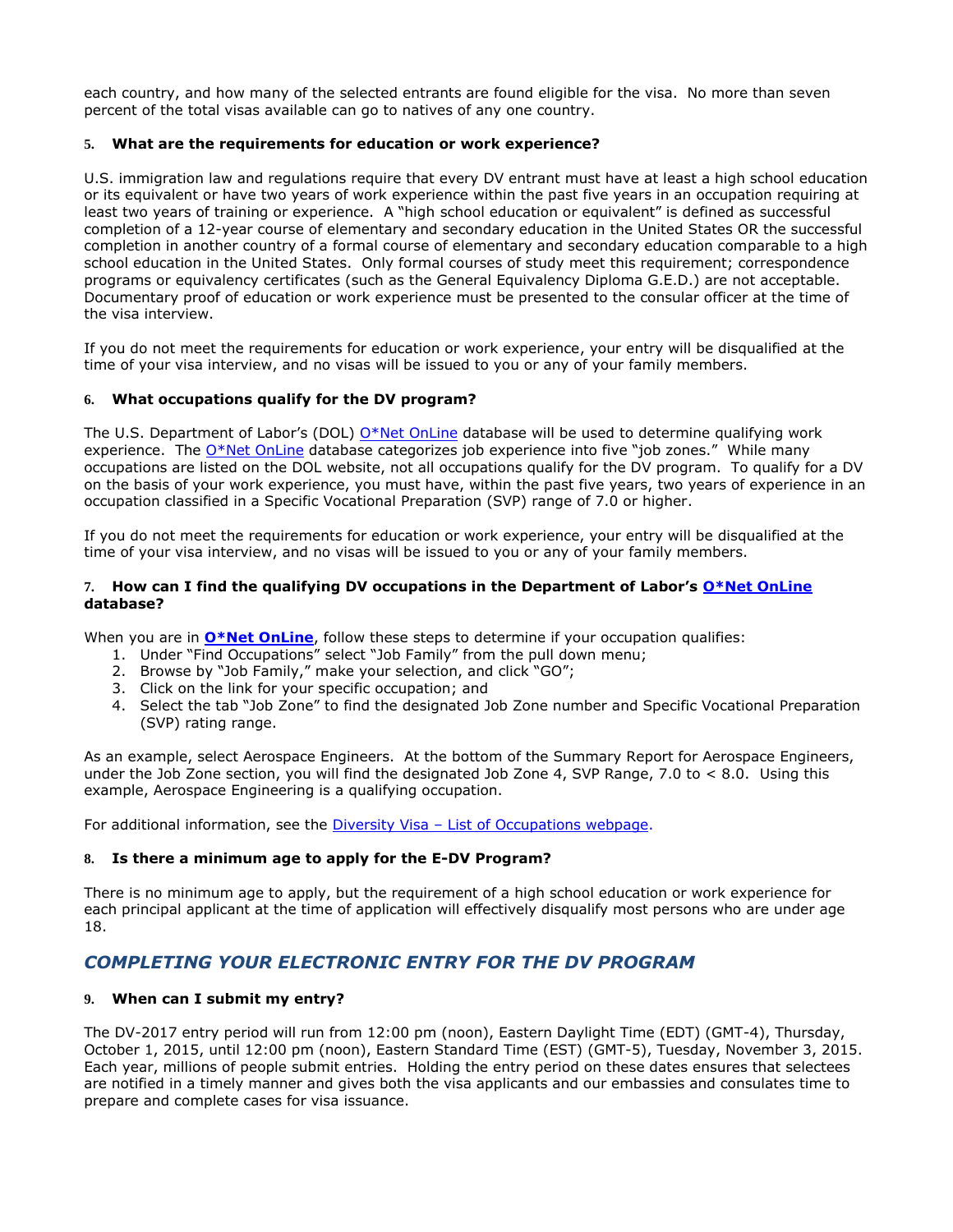You are strongly encouraged to enter early during the registration period. Excessive demand at end of the registration period may slow the system down. No entries will be accepted after noon EST on Tuesday, November 3, 2015.

#### **10. I am in the United States. Can I enter the DV program?**

Yes, an entrant may be in the United States or in another country, and the entry may be submitted from anywhere.

#### **11. Can I only enter once during the registration period?**

Yes, the law allows only one entry by or for each person during each registration period. The Department of State uses sophisticated technology to detect multiple entries. **Individuals with more than one entry will be disqualified.** 

#### <span id="page-9-1"></span>**12. May my spouse and I each submit a separate entry?**

Yes, each spouse may each submit one entry if each meets the eligibility requirements. If either spouse is selected, the other is entitled to apply as a derivative dependent.

#### <span id="page-9-0"></span>**13. What family members must I include in my DV entry?**

**Spouse:** You must list your spouse regardless of whether he/she is living with you or intends to immigrate to the United States, unless your spouse is already a U.S. citizen or U.S. Lawful Permanent Resident.A spouse who is already a U.S. citizen or a Lawful Permanent Resident will not require or be issued a DV, though you will not be penalized if you list them on your entry form. You must list your spouse even if you currently are separated from him/her, unless you are legally separated (i.e., there is a written agreement recognized by a court or a court order). If you are legally separated, you do not have to list your spouse, though you will not be penalized if you do so. If you are divorced or your spouse is deceased, you do not have to list your former spouse.

**Children:** You must list ALL your living children who are unmarried and under 21 years of age at the time of your initial DV entry, whether they are your natural children, your step-children (even if you are now divorced from that child's parent), your spouse's children, or children you have formally adopted in accordance with the laws of your country. List all children under 21 years of age at the time of your electronic entry, even if they no longer reside with you or you do not intend for them to immigrate under the DV program.You are not required to list children who are already U.S. citizens or Lawful Permanent Residents, though you will not be penalized if you do include them.

Parents and siblings of the entrant are ineligible to receive DV visas as dependents, and should not be included in your entry.

If you list family members on your entry, they are not required to apply for a visa or to immigrate or travel with you. However, if you fail to include an eligible dependent on your original entry and later list them on your visa application form, your case will be disqualified at the time of your visa interview and no visas will be issued to you or any of your family members. This only applies to those who were family members at the time the original application was submitted, not those acquired at a later date. Your spouse, if eligible to enter, may still submit a separate entry even though he or she is listed on your entry, as long as both entries include details about all dependents in your family (see [FAQ #12](#page-9-1) above).

#### **14. Must I submit my own entry, or can someone else do it for me?**

You are encouraged to prepare and submit your own entry, but you may have someone submit the entry for you. Regardless of whether you submit your own entry, or an attorney, friend, relative, or someone else submits it on your behalf, only one entry may be submitted in your name. You, as the entrant, are responsible for ensuring that information in the entry is correct and complete; entries that are not correct or complete may be disqualified. Entrants should keep their own confirmation number so that they are able to independently check the status of their entry using *Entrant Status Check* at [www.dvlottery.state.gov.](http://www.dvlottery.state.gov/) Entrants should retain access to the email account used in the E-DV submission.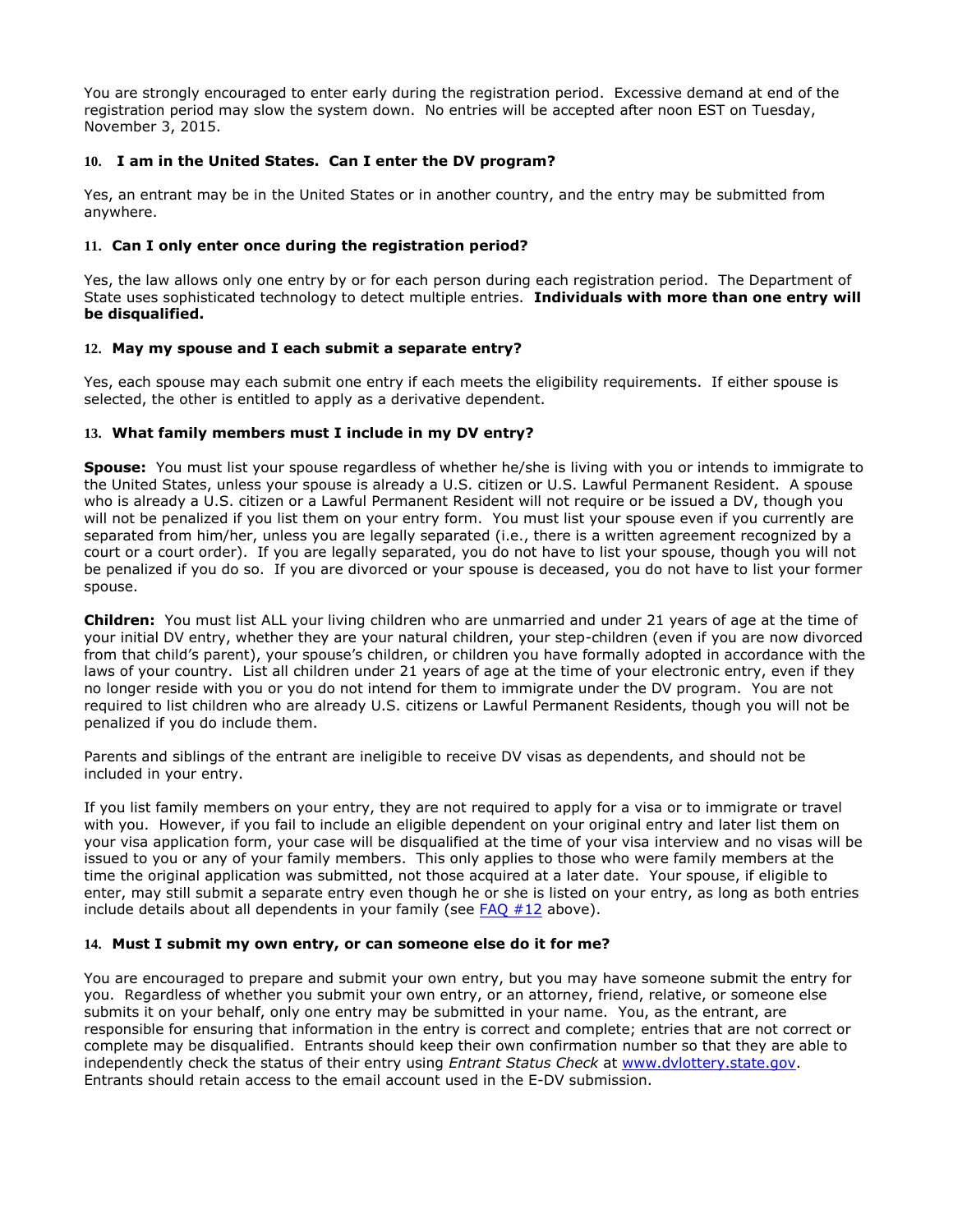#### **15. I'm already registered for an immigrant visa in another category. Can I still apply for the DV program?**

Yes.

#### **16. When will E-DV be available online?**

You can enter online during the registration period beginning at 12:00 pm (noon) Eastern Daylight Time (EDT) (GMT-4) on Thursday, October 1, 2015, and ending at 12:00 pm (noon) Eastern Standard Time (EDT) (GMT-5) on Tuesday, November 3, 2015.

#### **17. Can I download and save the E-DV entry form into a word processing program and finish it later?**

No, you will not be able to save the form into another program for completion and submission later. The E-DV Entry Form is a web-form only. You must fill in the information and submit it while online.

#### **18. Can I save the form online and finish it later?**

No. The E-DV Entry Form is designed to be completed and submitted at one time. You will have 60 minutes starting from when you download the form to complete and submit your entry through the E-DV website. If you exceed the 60-minute limit and have not electronically submitted your complete entry, any information already entered is discarded. The system deletes any partial entries so that they are not accidentally identified as duplicates of a later, complete entry. Read the DV instructions completely before you start to complete the form online, so that you know exactly what information you will need.

#### **19. I don't have a scanner. Can I send photographs to someone in the United States to scan them, save them, and mail them back to me so I can use them in my entry?**

Yes, as long as the photograph meets the requirements in the instructions and is electronically submitted with, and at the same time as, the E-DV online entry. You must already have the scanned photograph file when you submit the entry online; it cannot be submitted separately from the online application. The entire entry (photograph and application together) can be submitted electronically from the United States or from overseas.

#### **20. According to the procedures, the system will reject my E-DV Entry Form if my photos don't meet the specifications. Can I resubmit my entry?**

Yes. If your photo(s) did not meet the specifications, your entry will not be accepted by the E-DV website, so you will not receive a confirmation notice. However, given the unpredictable nature of the Internet, you may not receive the rejection notice immediately. If you can correct the photo(s) and re-send the Form Part One or Two within 60 minutes, you may be able to successfully submit the entry. Otherwise, you will have to restart the entire entry process. You can try to submit an application as many times as is necessary until a complete application is received and the confirmation notice sent. Once you have received a confirmation notice, your entry is complete and you should NOT submit any additional entries.

#### **21. How soon after I submit my entry will I receive the electronic confirmation notice?**

You should receive the confirmation notice immediately, including a confirmation number that you must record and keep. However, the unpredictable nature of the Internet can result in delays. You can hit the "Submit" button as many times as is necessary until a complete application is received and the confirmation notice sent. However, once you receive a confirmation notice, do not resubmit your information.

### <span id="page-10-0"></span>*SELECTION*

#### **22. How do I know if I am selected?**

You must use your confirmation number to access the Entrant Status Check available on the E-DV website at [www.dvlottery.state.gov](http://www.dvlottery.state.gov/) starting May 3, 2016, through September 30, 2017. Entrant Status Check is the sole means by which you will be notified if you are selected, provided further instructions on your visa application, and notified of your immigrant visa interview appointment date and time. The only authorized Department of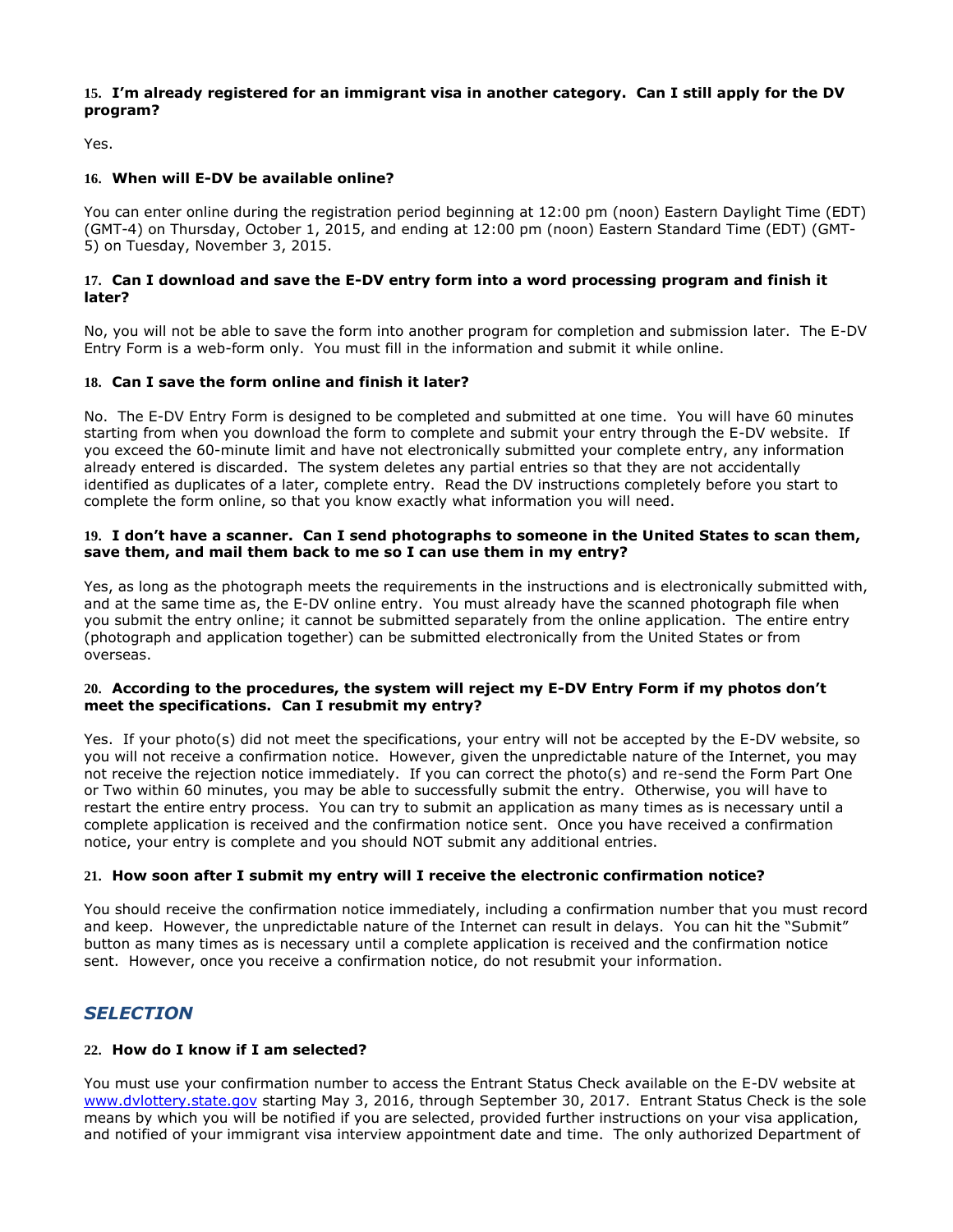State website for official online entry in the Diversity Visa Program and Entrant Status Check is [www.dvlottery.state.gov.](http://www.dvlottery.state.gov/)

The Department of State will NOT contact you to tell you that you have been selected (see FAQ #23).

#### **23. How will I know if I am not selected? Will I be notified?**

You may check the status of your DV-2017 entry through the Entrant Status Check on the E-DV website at [www.dvlottery.state.gov](http://www.dvlottery.state.gov/) starting May 3, 2016, until September 30, 2017. Keep your confirmation number until at least September 30, 2017. (Status information for the previous year's DV program, DV-2016, is available online from May 5, 2015, through September 30, 2016.) If your entry is not selected, you will not be notified.

#### **24. What if I lose my confirmation number?**

You must have your confirmation number to access Entrant Status Check. A tool is now available in Entrant Status Check (ESC) on the E-DV website that will allow you to retrieve your confirmation number via the email address you registered with by entering certain personal information to confirm your identity.

U.S. embassies and consulates and the Kentucky Consular Center are unable to check your selection status for you or provide your confirmation number to you directly (other than through the ESC retrieval tool). The Department of State is NOT able to provide a list of those selected to continue the visa process.

#### **25. Will I receive information from the Department of State by email or by postal mail?**

The Department of State will not send you a notification letter. The U.S. government has never sent emails to notify individuals that they have been selected, and there are no plans to use email for this purpose for the DV-2017 program. If you are a selectee, you will only receive email communications regarding your visa appointment after you have responded to the notification instructions on Entrant Status Check. These emails will not contain information on the actual appointment date and time; they will simply tell you to go to the Entrant Status Check website for details.

Only internet sites that end with the ".gov" domain suffix are official U.S. government websites. Many other websites (e.g., with the suffixes ".com," ".org," or ".net") provide immigration and visa-related information and services. The Department of State does not endorse, recommend, or sponsor any information or material on these other websites.

You may receive emails from websites trying to trick you into sending money or providing your personal information. You may be asked to pay for forms and information about immigration procedures, all of which are available free on the Department of State website or through U.S. embassy or consulate websites. Additionally, organizations or websites may try to steal your money by charging fees for DV-related services. If you send money to one of these scams, you will likely never see it again. Also, do not send personal information to these websites, as it may be used for identity fraud/theft.

#### **26. How many individuals will be selected for DV-2017?**

For DV-2017, 50,000 Diversity Visas are available. Because it is likely that some of the first 50,000 persons who are selected will not qualify for visas or pursue their cases to visa issuance, more than 50,000 entries will be selected to ensure that all of the available DVs are issued. However, this also means that there will not be a sufficient number of visas for all those who are initially selected.

You can check the E-DV website's Entrant Status Check to see if you have been selected for further processing and your place on the list. Interviews for the DV-2017 program will begin in October 2016 for selectees who have submitted all pre-interview paperwork and other information as requested in the notification instructions. Selectees who provide all required information will be informed of their visa interview appointment through the E-DV website's Entrant Status Check four to six weeks before the scheduled interviews with U.S. consular officers overseas.

Each month, visas will be issued to those applicants who are ready for issuance during that month, as long as visas are available. Once all of the 50,000 DV visas have been issued, the program will end. Visa numbers could be finished before September 2017. Selected applicants who wish to receive visas must be prepared to act promptly on their cases**. Being randomly chosen as a selectee does not guarantee that you will**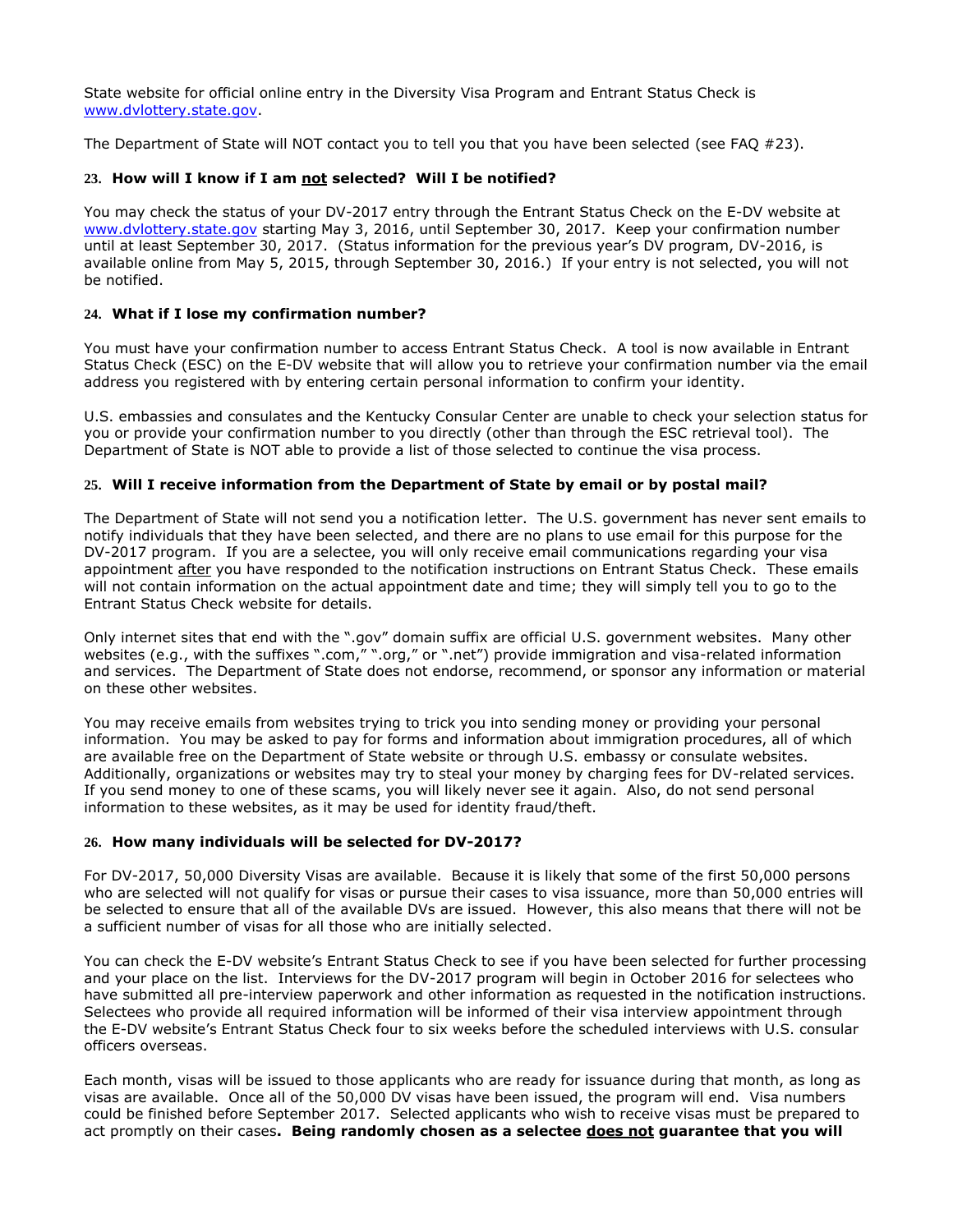**receive a visa. Selection merely means that you are eligible to apply for a Diversity Visa. If your rank number becomes eligible for final processing, you may potentially be issued a Diversity Visa. Only 50,000 visas will be issued to such applicants.**

#### **27. How will successful entrants be selected?**

**Official notifications of selection will be made through Entrant Status Check, available May 3, 2016, through September 30, 2017, on the E-DV website [www.dvlottery.state.gov.](http://www.dvlottery.state.gov/) The Department of State does not send selectee notifications or letters by regular postal mail or by email. Any email notification or mailed letter stating that you have been selected to receive a DV that does not come from the Department of State is not legitimate. Any email communication you receive from the Department of State will direct you to review Entrant Status Check for new information about your application. The Department of State will never ask you to send money by mail or by services such as Western Union.**

All entries received from each region are individually numbered; at the end of the entry period, a computer will randomly select entries from among all the entries received for each geographic region. Within each region, the first entry randomly selected will be the first case registered; the second entry selected will be the second case registered, etc. All entries received within each region during the entry period will have an equal chance of being selected. When an entry has been selected, the entrant will be notified of his/her selection through the Entrant Status Check available starting May 3, 2016, on the E-DV website [www.dvlottery.state.gov.](http://www.dvlottery.state.gov/) If you are selected and you respond to the instructions provided online via Entrant Status Check, the Department of State's Kentucky Consular Center (KCC) will process the case until those selected are instructed to appear for visa interviews at a U.S. embassy or consulate or until those in the United States who are applying to adjust status apply at a domestic USCIS office.

#### **28. I am already in the United States. If selected, may I adjust my status with USCIS?**

Yes, provided you are otherwise eligible to adjust status under the terms of Section 245 of the Immigration and Nationality Act, you may apply to USCIS for adjustment of status to permanent resident. You must ensure that USCIS can complete action on your case, including processing of any overseas applications for a spouse or for children under 21 years of age, before September 30, 2017, since on that date your eligibility for the DV-2017 program expires. No visa numbers or adjustments of status for the DV-2017 program will be approved after midnight EDT on September 30, 2017, under any circumstances.

#### **29. If I am selected, for how long am I entitled to apply for a Diversity Visa?**

If you are selected in the DV-2017 program, you are entitled to apply for visa issuance only during U.S. government Fiscal Year 2017, which spans from October 1, 2016, through September 30, 2017. Selectees are encouraged to apply for visas as early as possible, once their program rank numbers become eligible.

**Without exception, all selected and eligible applicants must obtain their visa or adjust status by the end of the fiscal year.** There is no carry-over of DV benefits into the next year for persons who are selected but who do not obtain visas by September 30, 2017 (the end of the fiscal year). Also, spouses and children who derive status from a DV-2017 registration can only obtain visas in the DV category between October 1, 2016, and September 30, 2017. Individuals who apply overseas will receive an appointment notification from the Department of State through Entrant Status Check on the E-DV website four to six weeks before the scheduled appointment.

#### **30. If a DV selectee dies, what happens to the case?**

If a DV selectee dies at any point before he or she has traveled to the United States, the DV case is automatically closed. Any derivative spouse and/or children of the deceased selectee will no longer be entitled to a DV visa. Any visas that were issued to them will be revoked.

# *FEES*

#### **31. How much does it cost to enter the Diversity Visa program?**

**There is no fee charged to submit an electronic entry.** However, if you are selected and apply for a Diversity Visa, you must pay all required visa fees at the time of visa application and interview directly to the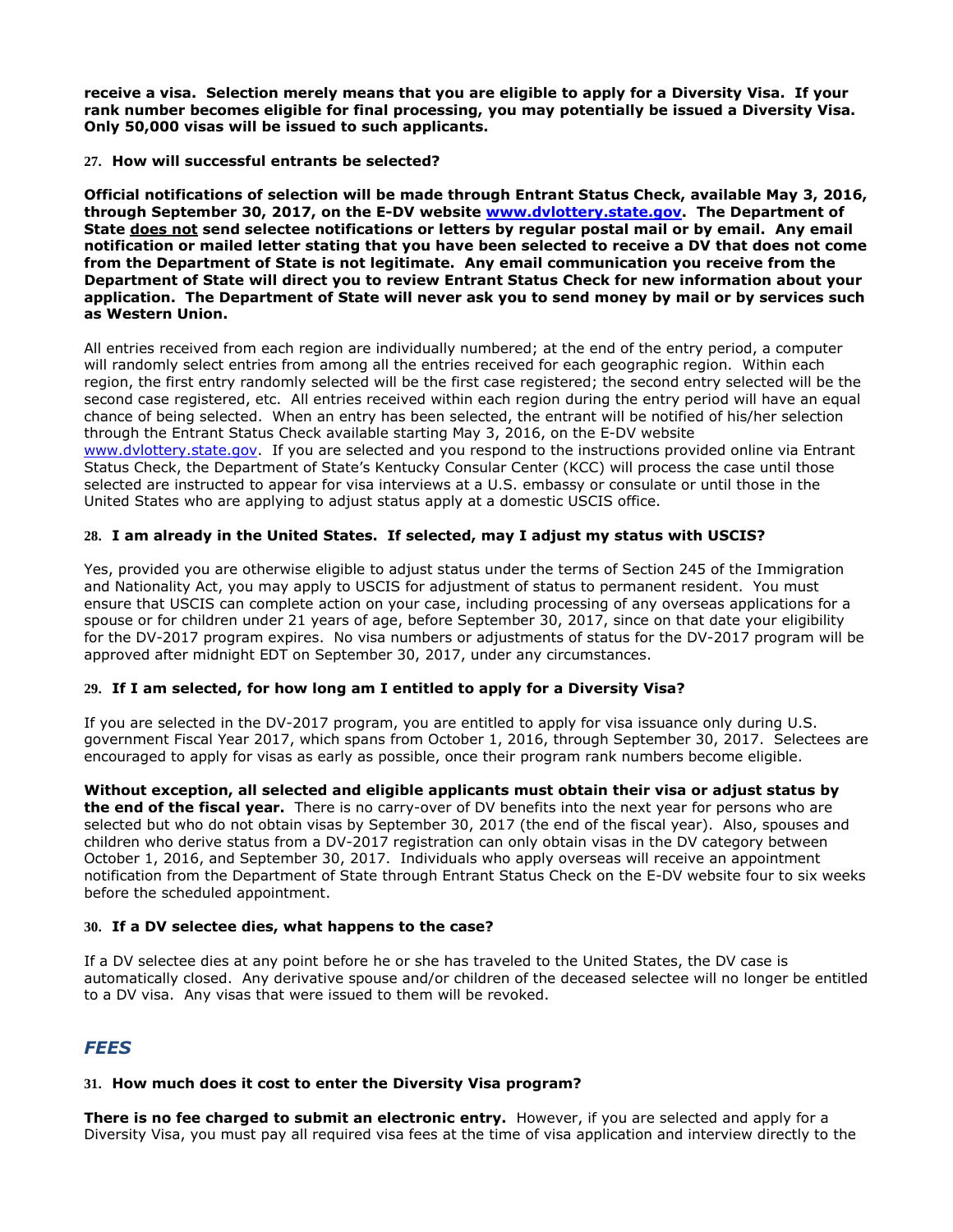consular cashier at the U.S. embassy or consulate. If you are a selectee already in the United States and you apply to USCIS to adjust status, you will pay all required fees directly to USCIS. If you are selected, you will receive details of required DV and immigrant visa application fees with the instructions provided through the E-DV website at [www.dvlottery.state.gov.](http://www.dvlottery.state.gov/)

#### **32. How and where do I pay DV and immigrant visa fees if I am selected?**

If you are a randomly selected entrant, you will receive instructions for the DV application process through Entrant Status Check at [www.dvlottery.state.gov.](http://www.dvlottery.state.gov/) You will pay all DV and immigrant visa fees in person only at the U.S. embassy or consulate at the time of the visa application. The consular cashier will immediately give you a U.S. government receipt for payment. Do not send money for DV fees to anyone through the mail, Western Union, or any other delivery service if you are applying for an immigrant visa at a U.S. embassy or consulate.

If you are selected and you are already present in the United States and plan to file for adjustment of status with USCIS, the instructions page accessible through Entrant Status Check at [www.dvlottery.state.gov](http://www.dvlottery.state.gov/) contains separate instructions on how to mail DV fees to a U.S. bank.

#### **33. If I apply for a DV, but don't qualify to receive one, can I get a refund of the visa fees I paid?**

No. Visa fees cannot be refunded. You must meet all qualifications for the visa as detailed in these instructions. If a consular officer determines you do not meet requirements for the visa, or you are otherwise ineligible for the DV under U.S. law, the officer cannot issue a visa and you will forfeit all fees paid.

### *INELIGIBILITIES*

#### **34. As a DV applicant, can I receive a waiver of any grounds of visa ineligibility? Does my waiver application receive any special processing?**

DV applicants are subject to all grounds of ineligibility for immigrant visas specified in the Immigration and Nationality Act (INA).There are no special provisions for the waiver of any ground of visa ineligibility aside from those ordinarily provided in the INA, nor is there special processing for waiver requests. Some general waiver provisions for people with close relatives who are U.S. citizens or Lawful Permanent Resident aliens may be available to DV applicants in some cases, but the time constraints in the DV program may make it difficult for applicants to benefit from such provisions.

### <span id="page-13-0"></span>*DV FRAUD WARNING AND SCAMS*

#### **35. How can I report internet fraud or unsolicited emails?**

Please visit the [www.econsumer.gov](https://www.econsumer.gov/#crnt) website, hosted by the Federal Trade Commission in cooperation with consumer-protection agencies from 17 nations. You also may report fraud to the Federal Bureau of Investigation (FBI) [Internet Crime Complaint Center.](http://www.ic3.gov/) To file a complaint about unsolicited email, visit the [Department of Justice Contact Us page.](http://www.usdoj.gov/spam.htm)

### *DV STATISTICS*

#### **36. How many visas will be issued in DV-2017?**

By law, a maximum of 55,000 visas are available each year to eligible persons. However, in November 1997, the U.S. Congress passed the Nicaraguan Adjustment and Central American Relief Act (NACARA), which stipulates that beginning as early as DV-1999, and for as long as necessary, up to 5,000 of the 55,000 annually-allocated DVs will be made available for use under the NACARA program. The actual reduction of the limit began with DV-2000 and will remain in effect through the DV-2017 program, so 50,000 visas remain for the DV program described in these instructions.

### *MISCELLANEOUS*

**37. If I receive a visa through the DV program, will the U.S. government pay for my airfare to the United States, help me find housing and employment, and/or provide healthcare or any subsidies until I am fully settled?**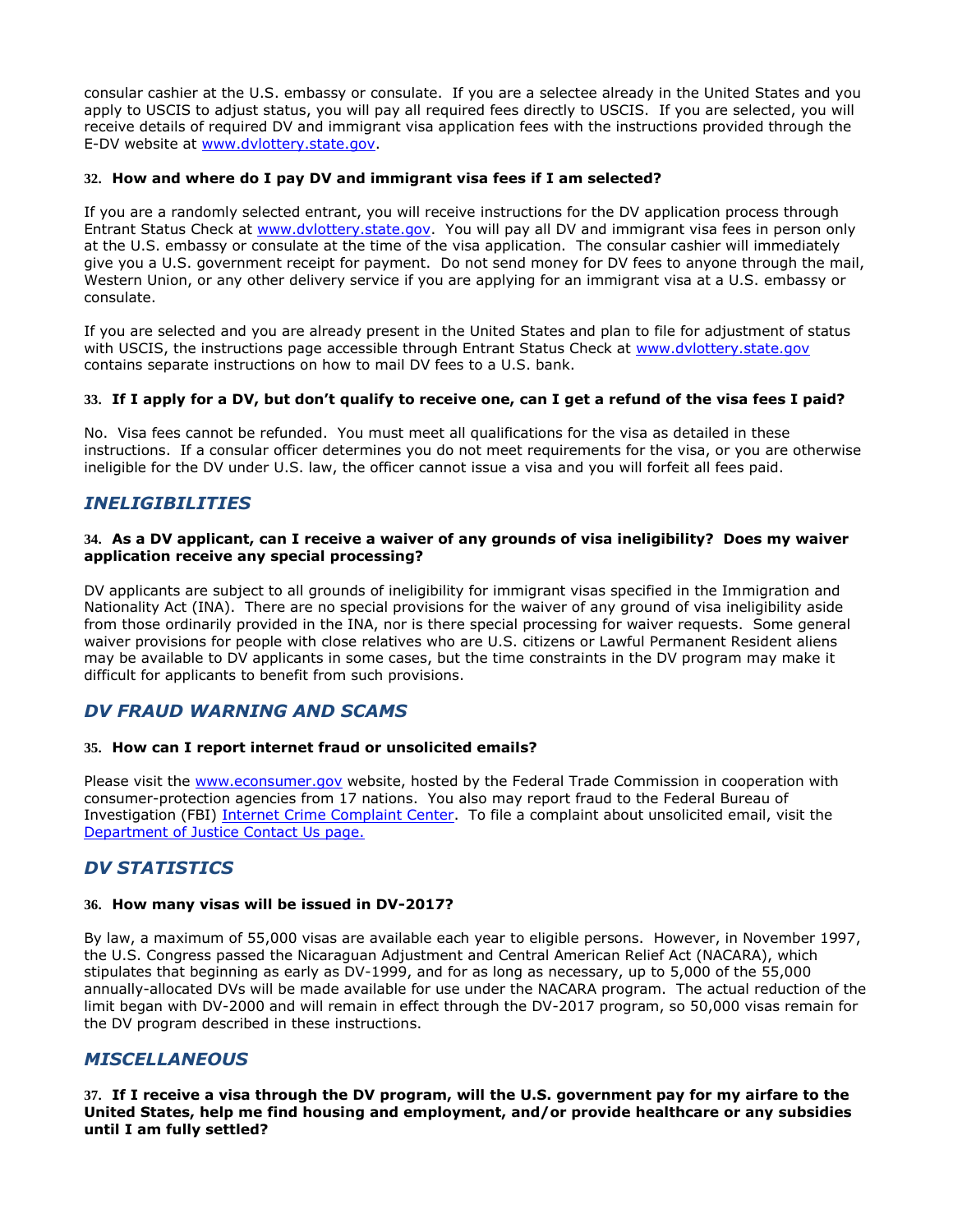No. The U.S. government will not provide any of these services to you if you receive a visa through the DV program. If you are selected to apply for a DV, you must demonstrate that you will not become a public charge in the United States before being issued a visa. This evidence may be in the form of a combination of your personal assets, an Affidavit of Support (Form I-134) submitted by a relative or friend residing in the United States, an offer of employment from an employer in the United States, or other evidence.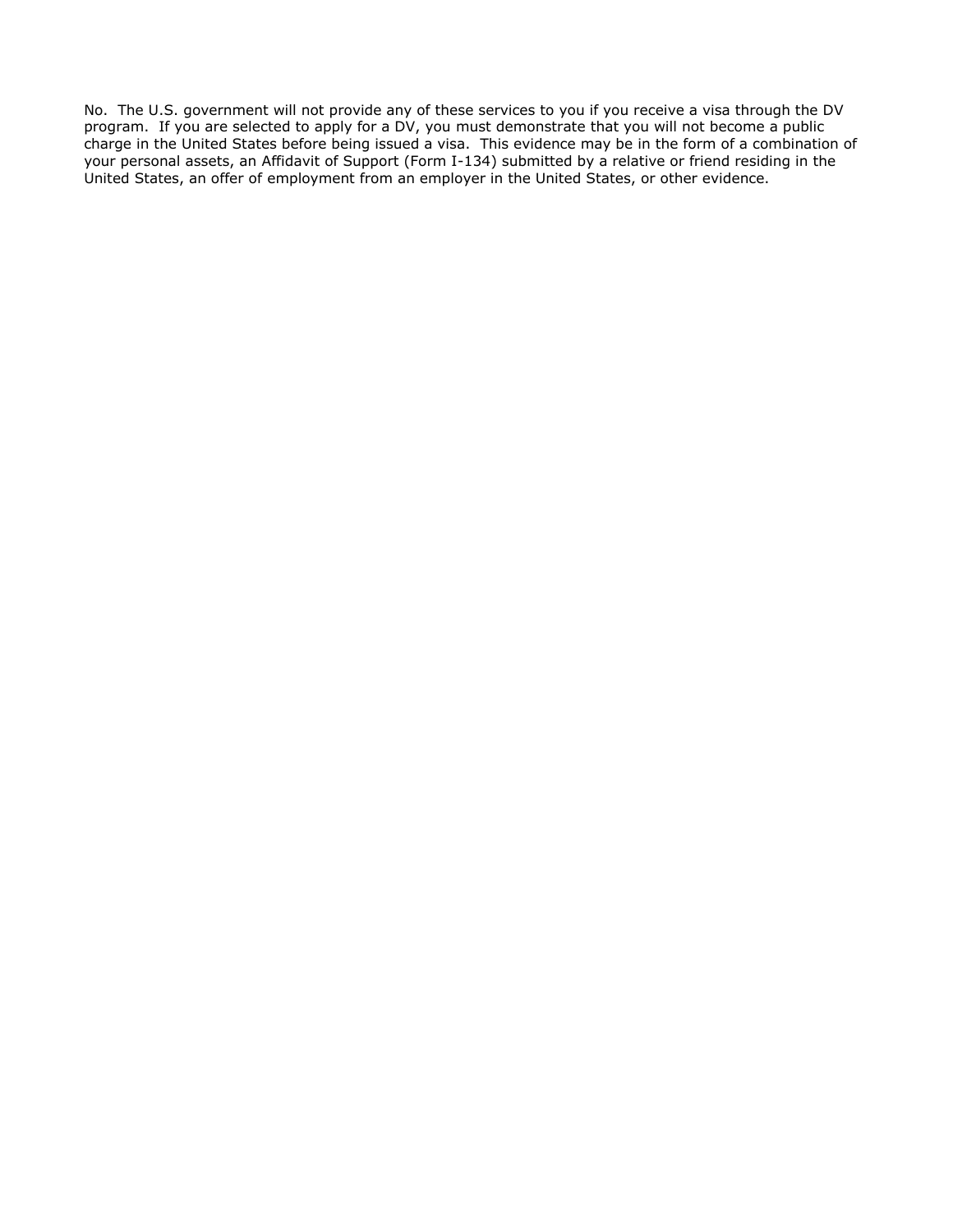#### <span id="page-15-0"></span>**LIST OF COUNTRIES/AREAS BY REGION WHOSE NATIVES ARE ELIGIBLE FOR DV-2017**

The list below shows the countries whose natives are eligible for DV-2017, grouped by geographic region. Dependent areas overseas are included within the region of the governing country. The countries whose natives are not eligible for the DV-2017 program were identified by USCIS, according to the formula in Section 203(c) of the INA. The countries whose natives are not eligible for the DV program (because they are the principal source countries of Family-Sponsored and Employment-Based immigration or "high-admission" countries) are noted after the respective regional lists.

#### **AFRICA**

Algeria Angola Benin Botswana Burkina Faso Burundi Cameroon Cape Verde Central African Republic Chad Comoros Congo Congo, Democratic Republic of the Cote D'Ivoire (Ivory Coast) Diibouti Egypt\* Equatorial Guinea Eritrea Ethiopia Gabon Gambia, The Ghana Guinea Guinea-Bissau Kenya Lesotho Liberia Libya

Madagascar Malawi Mali Mauritania **Mauritius** Morocco Mozambique Namibia Niger Rwanda Sao Tome and Principe Senegal **Sevchelles** Sierra Leone Somalia South Africa South Sudan Sudan Swaziland Tanzania Togo Tunisia Uganda Zambia Zimbabwe

\* Persons born in the areas administered prior to June 1967 by Israel, Jordan, Syria, and Egypt are chargeable, respectively, to Israel, Jordan, Syria, and Egypt. Persons born in the Gaza Strip are chargeable to Egypt; persons born in the West Bank are chargeable to Jordan; persons born in the Golan Heights are chargeable to Syria.

In Africa, natives of Nigeria are **not** eligible for this year's Diversity Visa program.

#### **ASIA**

Afghanistan Bahrain Bhutan Brunei Burma Cambodia Hong Kong Special Administrative Region\*\* Indonesia Iran Iraq Israel\* Japan Jordan\* Kuwait Laos Lebanon Malaysia **Maldives** Mongolia Nepal North Korea Oman Qatar Saudi Arabia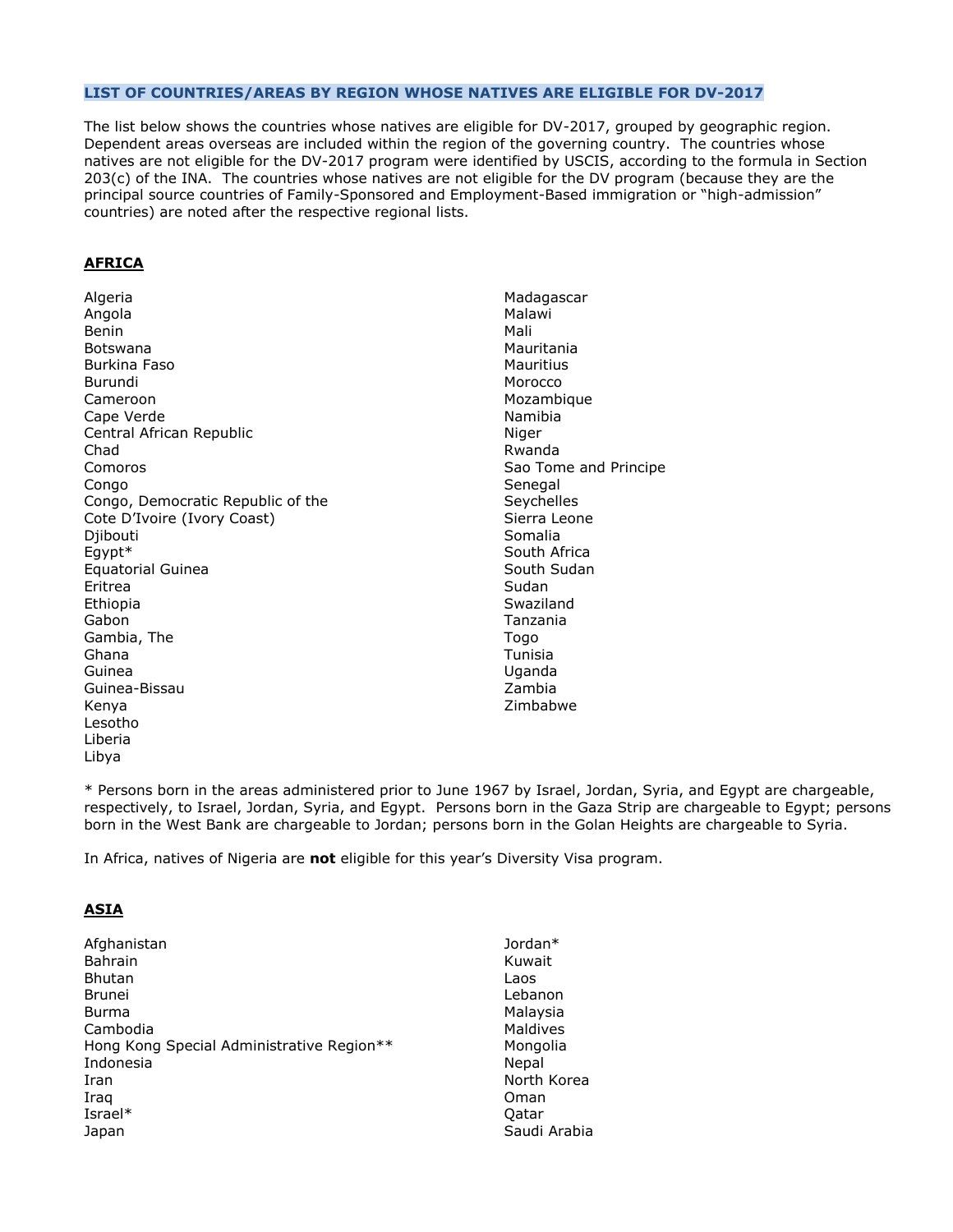Singapore Sri Lanka Syria\* Taiwan\*\*

Thailand Timor-Leste United Arab Emirates Yemen

\*Persons born in the areas administered prior to June 1967 by Israel, Jordan, Syria, and Egypt are chargeable, respectively, to Israel, Jordan, Syria, and Egypt. Persons born in the Gaza Strip are chargeable to Egypt; persons born in the West Bank are chargeable to Jordan; persons born in the Golan Heights are chargeable to Syria.

\*\*Natives of the following Asia Region countries are **not** eligible for this year's Diversity Visa program: Bangladesh, China (mainland-born), India, Pakistan, South Korea, Philippines, and Vietnam. Hong Kong S.A.R. (Asia region), Macau S.A.R. (Europe region), and Taiwan (Asia region) **do qualify** and are listed here.

#### **EUROPE**

Albania Andorra Armenia Austria **Azerbaijan** Belarus Belgium Bosnia and Herzegovina Bulgaria Croatia Cyprus Czech Republic Denmark (including components and dependent areas overseas) Estonia Finland France (including components and dependent areas overseas) Georgia Germany Greece **Hungary** Iceland Ireland Italy Kazakhstan Kosovo Kyrgyzstan Latvia Liechtenstein Lithuania Luxembourg Macau Special Administrative Region\*\* Macedonia Malta Moldova Monaco Montenegro Netherlands (including components and dependent areas overseas) Northern Ireland\*\* Norway Poland Portugal (including components and dependent areas overseas) Romania Russia San Marino Serbia Slovakia Slovenia **Spain** Sweden **Switzerland** Tajikistan **Turkey** Turkmenistan Ukraine Uzbekistan Vatican City

\*\*Natives of the following European countries are **not** eligible for this year's DV program: Great Britain (United Kingdom). Great Britain (United Kingdom) includes the following dependent areas: Anguilla, Bermuda, British Virgin Islands, Cayman Islands, Falkland Islands, Gibraltar, Montserrat, Pitcairn, St. Helena, and Turks and Caicos Islands. Note that for purposes of the diversity program only, Northern Ireland is treated separately; Northern Ireland **does qualify** and is listed among the qualifying areas. Macau S.A.R. **does qualify** and is listed above.

#### **NORTH AMERICA**

#### The Bahamas

In North America, natives of Canada and Mexico are **not** eligible for this year's DV program.